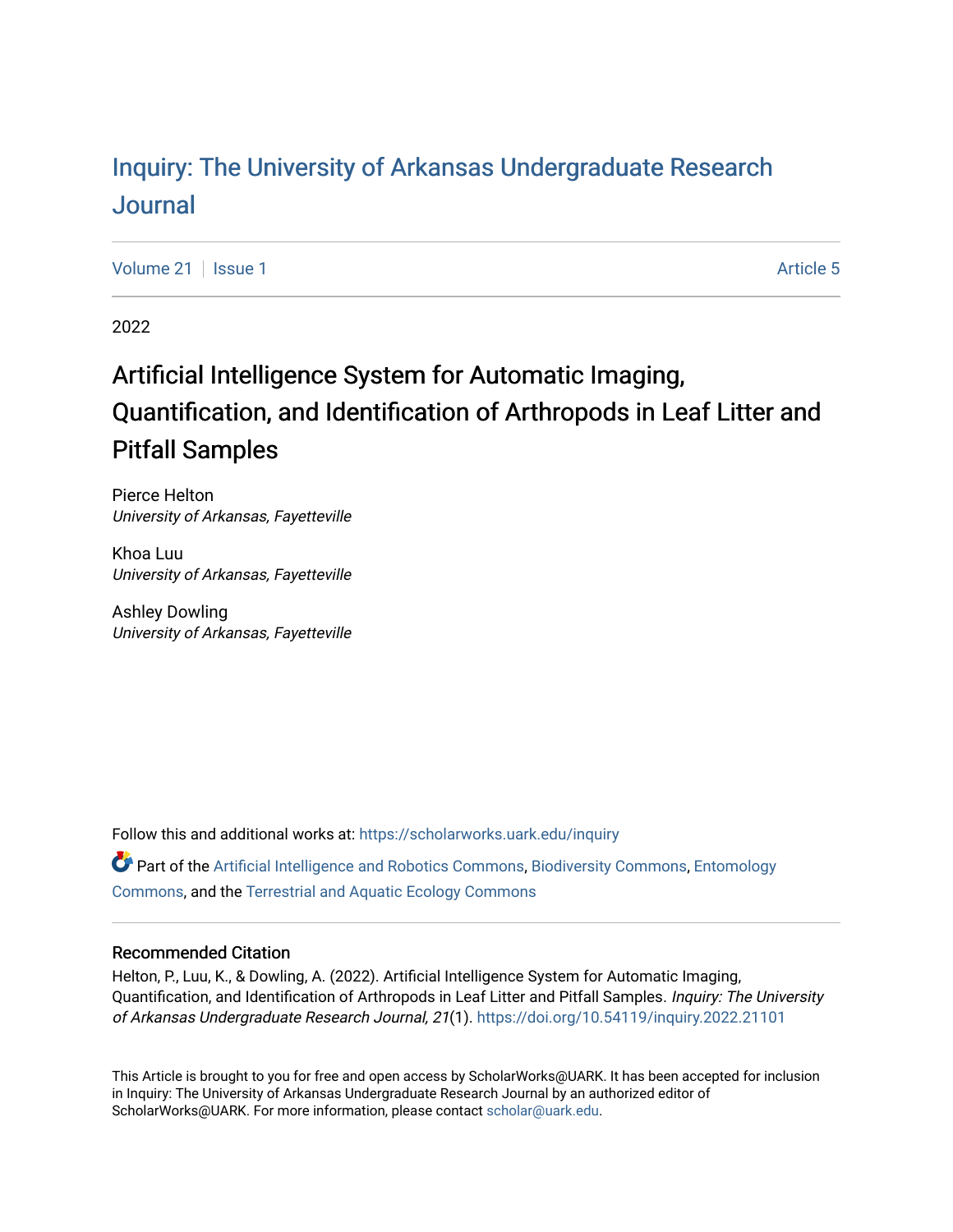# **Artificial Intelligence System for Automatic Imaging, Quantification, and Identification of Arthropods in Leaf Litter and Pitfall Samples**

## Pierce Helton<sup>1</sup> (pchelton@uark.edu) **Faculty Mentors – Khoa Luu<sup>1</sup> (khoaluu@uark.edu) and Ashley Dowling<sup>2</sup> (adowling@uark.edu)**

*<sup>1</sup>Department of Computer Science and Computer Engineering, College of Engineering, University of Arkansas, Fayetteville, AR 72701*

*<sup>2</sup>Department of Entomology and Plant Pathology, Dale Bumpers College Agricultural, Food, and Life Sciences, University of Arkansas, Fayetteville, AR 72701*

#### **Abstract**

It is well known that arthropods are the most diverse and abundant eukaryotic organisms on the planet. Museum and research collections have huge insect accumulations from expeditions conducted over history that contain specimens of both temporal and spatial value, including hundreds of thousands of species. This biodiversity data is inaccessible to the research community, resulting in a vast amount of "dark data". The primary objective of this study is to develop an artificial intelligence-driven system for specimen identification that greatly minimizes the time and expertise required to identify specimens in atypical environments. Successful development will have profound impacts on both ecology and biodiversity sciences as it will increase the resolution for ecological studies and allow us to work through the backlog of insect collections, unlocking tremendous amounts of biodiversity data. Development of the system will address multiple challenges in deep learning, including problems associated with limited training data and moving from known domains into unknown. The cutting-edge AI solutions will be a final component in a smart specimen identification system scalable in multiple platforms and across geographic region.

#### **Keywords:**

Adversarial Training – Training a model using a discriminator and generator. The generator generates images while the discriminator determines which images are not close to the ground truth.

Domain Adaptation – Applying the knowledge of a deep learning model to a different domain.

Semantic Segmentation – Assigning a label to every pixel in an image.

Semi-supervised Learning – Training a model on labeled data, then using unlabeled data to improve the training results.

1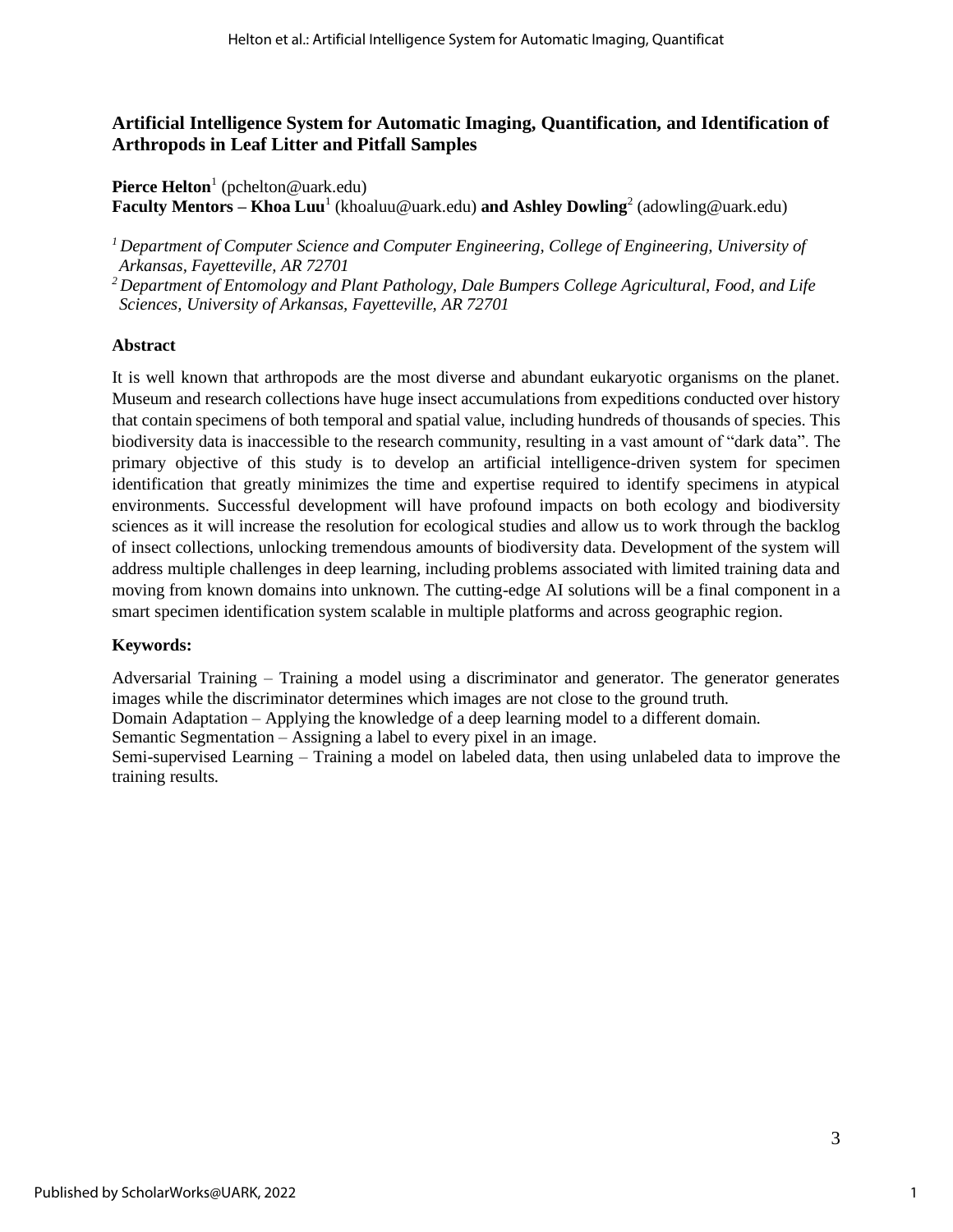# **Profiles of the Authors**



**Pierce Helton** is an undergraduate CSCE major at the University of Arkansas. He is working as a research assistant in Dr. Luu's CVIU lab. His research interests are Machine Learning, Deep Learning, and Computer Vision. Pierce has plans to work in the industry and potentially pursue a M.S. in Computer Science after earning his B.S.



**Dr. Khoa Luu** is an Assistant Professor and the Director of Computer Vision and Image Understanding (CVIU) Lab in Department of Computer Science and Computer Engineering (CSCE) at University of Arkansas, Fayetteville, USA. He is serving as an Associate Editor of IEEE Access Journal. He was the Research Project Director in Cylab Biometrics Center at Carnegie Mellon University (CMU). His research interests focus on various topics, including Biometrics, Face Recognition, Tracking, Human Behavior Understanding, Segmentation, Scene Understanding, Domain Adaptation. He has received four patents and two best paper awards and coauthored 100+ papers in conferences, technical reports, and journals. He was a vice-chair of Montreal Chapter IEEE SMCS in Canada. He is a coorganizer and a chair of CVPR Precognition Workshop in 2019, 2020, 2021; MICCAI Workshop in 2019, 2020 and ICCV Workshop in 2021. He is a PC member of AAAI, ICPRAI in 2020 and 2021.



**Dr. Ashley Dowling** is a Professor in the Department of Entomology and Plant Pathology at the University of Arkansas in Fayetteville, USA. His lab will provide expertise in insect biodiversity and identification. He will also participate in the intellectual development and training of the artificial intelligence system and design of the data collection system. Dr. Dowling's lab focuses on identification, ecology, and evolution of insects living in both terrestrial and aquatic habitats and has 70+ papers on arthropods. Dr. Dowling and his lab will conduct insect capturing, handling, and identification, which is critical for successfully training the computer to identify a diversity of insects. Dr. Dowling also has extensive experience imaging insects, both alive and dead, and will help develop the image capture system on the trap and assist with the integration of these components into field-ready traps.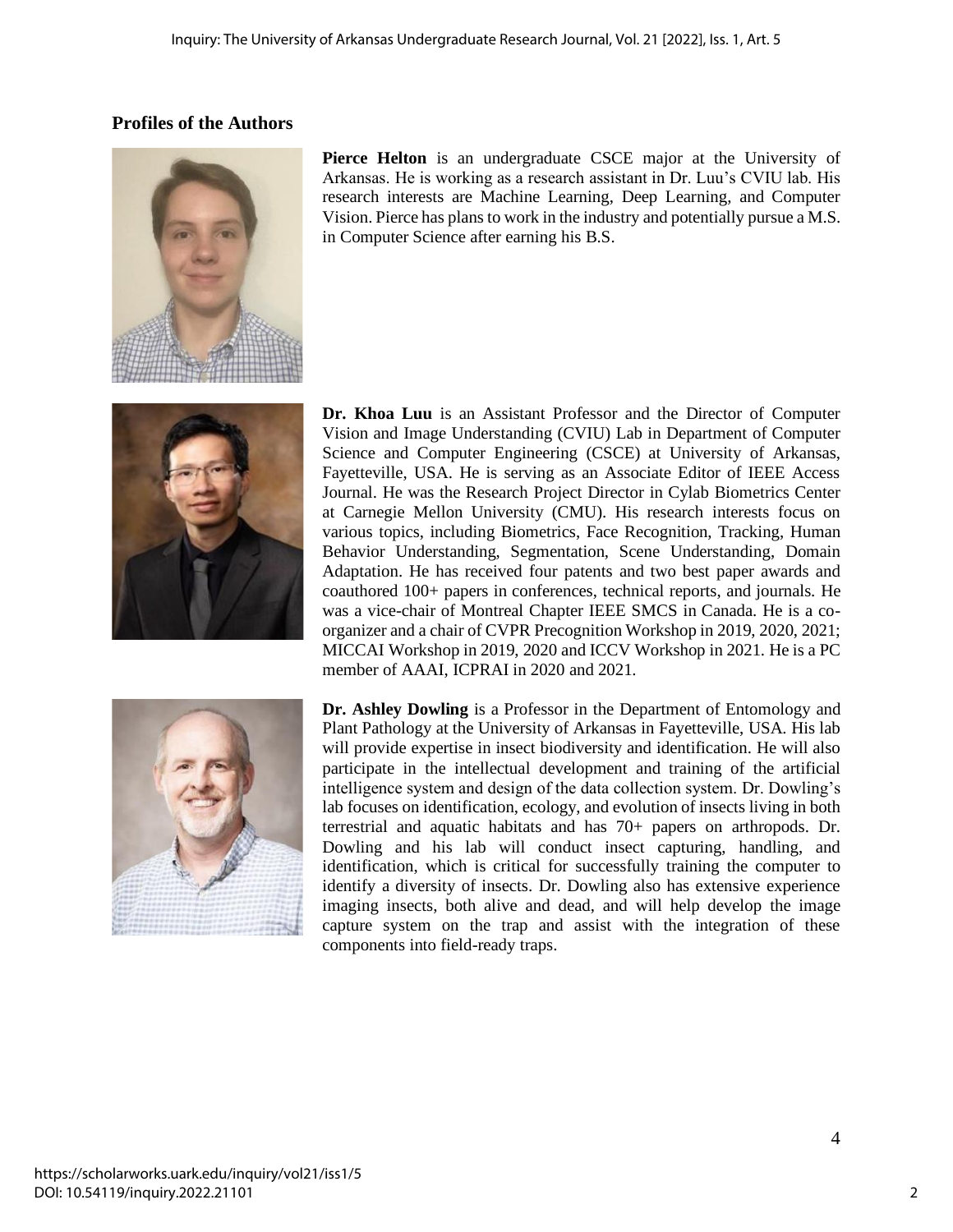#### **Introduction**

The short-term goal of this project is to create and evaluate a model's performance with our current progress in imaging and labeling to verify the proof of concept of our long-term goals; this is the primary focus of this paper. The long-term goal of this project is to develop a novel AI-based technology to monitor species of insects and provide real-time agricultural recommendations to farmers. A smart machine that utilizes this AI technology would give farmers as well as crop surveyors access to a continuous flow of data and information; a prototype of this design is shown in Figure 1. The final product incorporating the research shared in this paper would be a similar machine to the one shown; it could calculate when to apply the necessary chemicals and pesticides, the proper dosages, and timing of application, likely catching outbreaks before they occur and reducing overall pesticide use while also providing information to the agricultural community to make informed decisions regarding insect management. All of which will save the US farm industry money and, through the reduction of pesticides entering the environment, ultimately, make the world a much safer place. The proposed solution stands to have an enormous impact on both the economy and environment.

The work in our lab is focused on creating an automated system that can detect and identify arthropod specimens. In order to identify each insect that these AI systems encounter, a model must be trained first. This work requires the imaging of tens of thousands of insects; these images will then be used to train an AI for later work. In order to verify the accuracy of the system, it will be tested on novel data gathered in the same locality of the existing insect dataset. Eventually, this work will be optimized for low-power deep learning in order to deploy it on low-cost devices. The final primary goal of the project is to submit and publish multiple papers for top AI conferences and journals. Right now, we are working on a funded project to develop a prototype system that can detect and capture photos of insects; this work will be used to develop the previously mentioned AI that can classify insect species. At the current stage of research, we have captured around 7,000 images but have labeled less than 5% percent of these images: examples of labeled images can be seen in Figure 3. The rate at which it takes to label these images inhibits the production of a model that can reliably identify images, as the model greatly benefits from being able to classify each part an image. The process of labeling an image requires carefully tracing the outline of each body part: this list includes the body, head, legs, and wings.



Figure 1: Testing a prototype of our developed AI-based insect detection and counting system.

5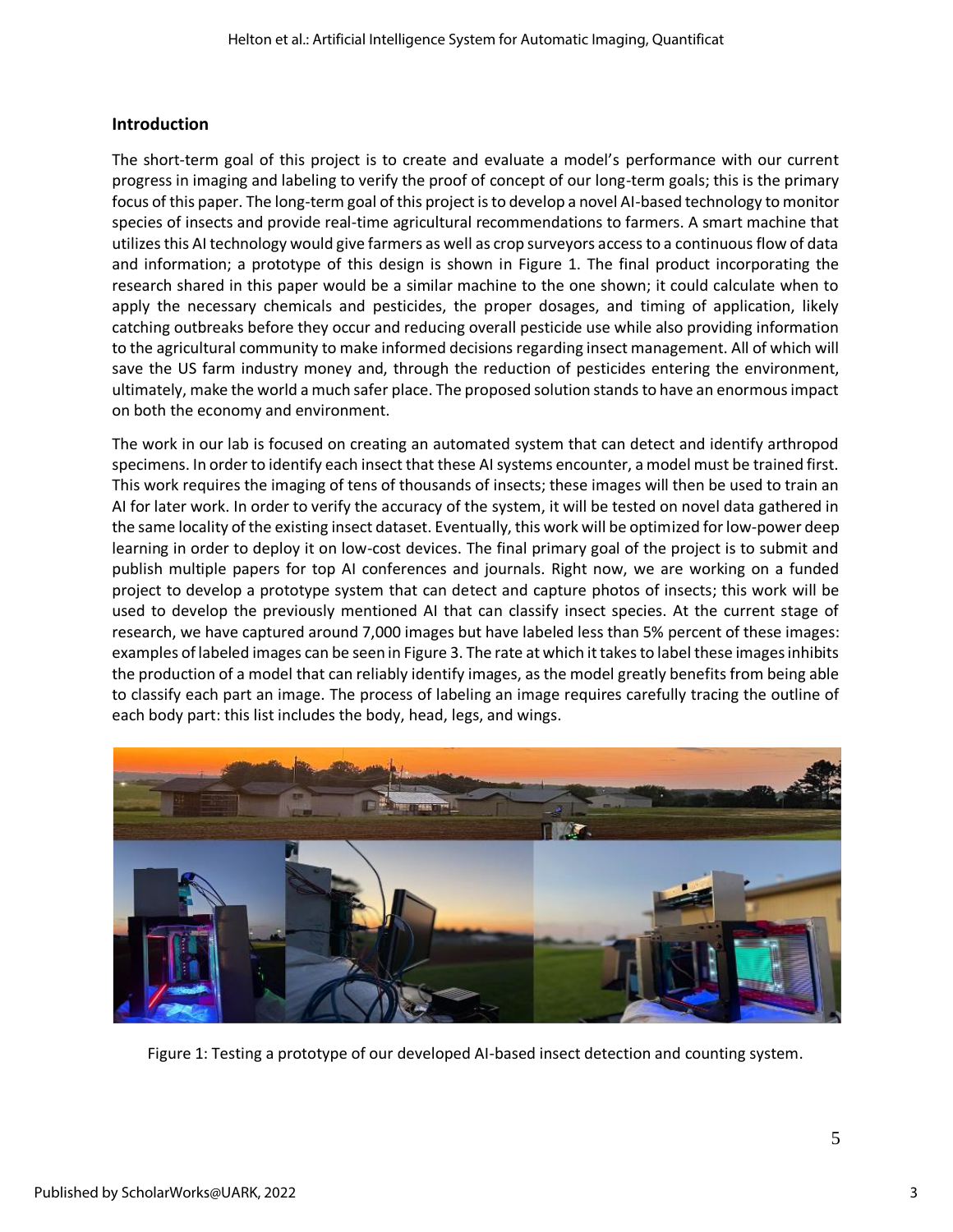By labeling each part of the insect, the model can distinguish between different species, increasing the reliability of properly identifying any given insect. In order for a human to classify an insect, one must inspect each part of the body, with the wings being the most important. If a human, or a computer model, knows what to look for in the wings of the insect, the chances that the insect is correctly identified greatly improves. The process of identifying each pixel in an image is referred to as semantic segmentation in computer vision, and annotation refers to the manual process of semantically identifying each part of an image.

Automatic semantic object understanding and segmentation are computer vision and machine intelligence operations that aim to assign each pixel in an image to a corresponding, predefined class; this data is then used to train AI models. Semantic segmentation has various practical applications such as medicine, agriculture, law enforcement, and transportation. When a model is needed to recognize details and structures of objects, semantic segmentation is a reliable approach. A typical supervised segmentation model is trained on datasets with labels. To train an AI to semantically segment images, a few learning approaches can be used, but all approaches require a sizeable dataset, and the more dependable ones require annotation. However, manually annotating insect images for the semantic segmentation task is costly and time-consuming. For example, our current progress of manual segmentation and annotation is not sustainable, as the time it takes to annotate an image (as shown in Figure 2) vastly outweighs the time it takes to capture an image. Selecting the right machine learning approach can help to alleviate this problem.

The three primary machine learning approaches are supervised, unsupervised, and semi-supervised learning. Supervised learning uses data that has already been labeled, and the model learns from this data, but this approach requires a large amount of labeled data. Unsupervised learning allows the AI to recognize patterns on its own without the aid of labeling, but the results are usually not as accurate when compared to supervised methods. Semi-supervised learning is a combination of both: the model learns on labeled data then uses the unlabeled data for further training. Domain Adaptation offers a solution to the problem of labeling while also maximizing model accuracy; it uses simulated data to train a model used for real-world applications. The simulated data, including ground truth labels, is used to train the model. A ground truth label refers to the annotated image used as the baseline for training. Once the model is trained, the knowledge is transferred and applied to the real-world data. This approach allows the model to use large amounts of labeled data, but there is usually a slight difference between the simulated data and the real data, referred to as the domain gap. This domain gap is then minimized by training the model on the unlabeled real-world data. Richter *et al* [13] pioneered one of the more wellknown applications of Domain Adaptation by using information from the game GTA V provided by the game engine to create a new, virtual dataset. The model's knowledge is usually transferred and refined on real-world city images, discussed further in papers such as AdvEnt. The ability to maximize the efficiency of a model using the methods found in the AdvEnt paper[10] does not only apply to scenarios which require simulated and real-world data: any dataset of labeled and unlabeled images that requires generalization across a domain gap can benefits from Domain Adaptation. By treating the labeled insects as the simulated data and the unlabeled insects as the real-world data, we were able to produce a model that can segment images of unlabeled insects.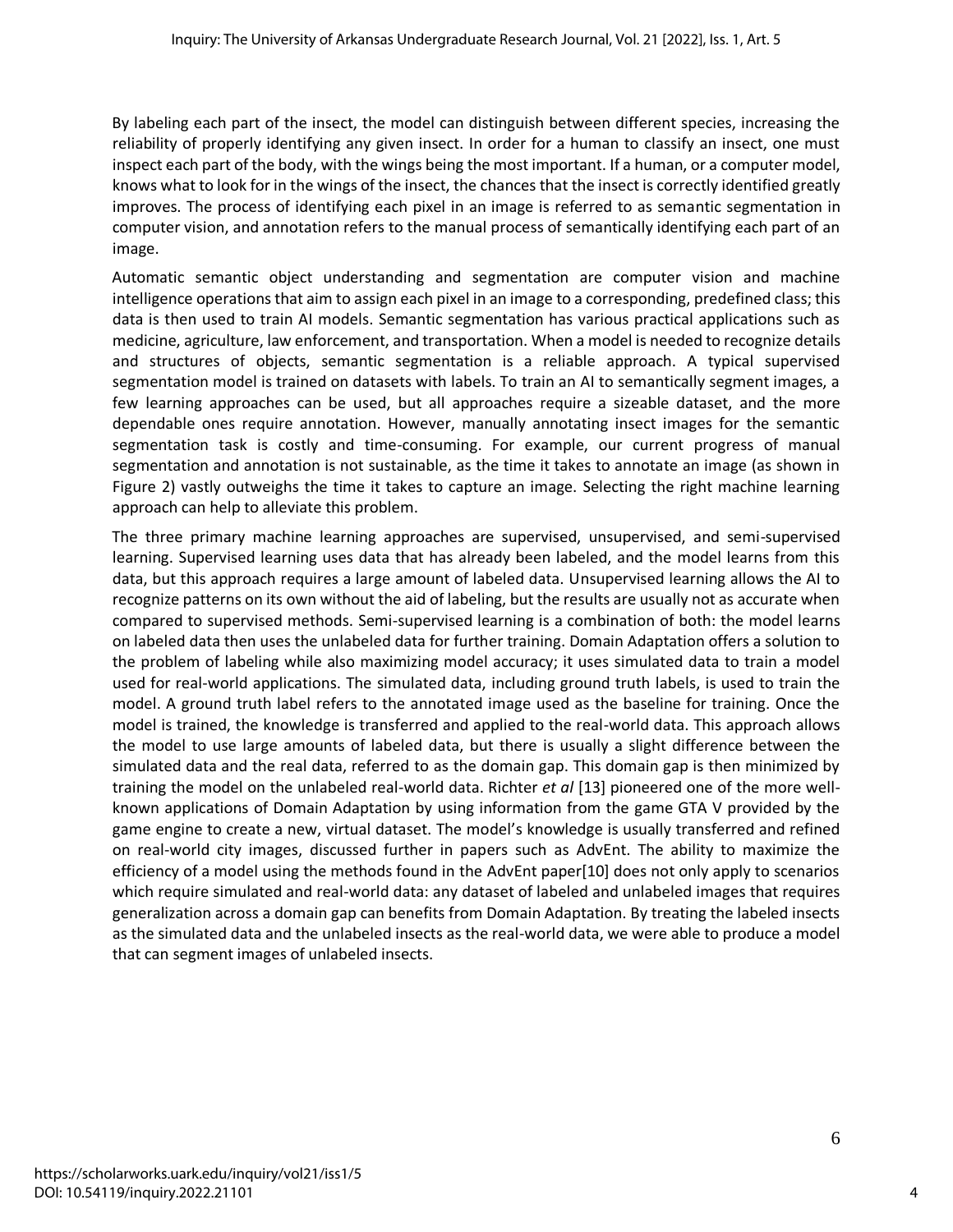

Figure 2: An example of an annotated image. Labeling an image requires tracing an outline around each part of the insect.

#### **Related Work**

Unsupervised Domain Adaptation has recently seen a rise in popularity, prompting more research activity, and when it comes to semantic segmentation, many of the common approaches use generative adversarial training. Adversarial Networks focus on training a generator and discriminator. The generator creates results that mirror the training data, while the discriminator identifies the results that do not fit the training data. Together, the two continue improving results until the generator can create images, that either reach the desired output or convince the discriminator that they are authentic images. Work in our lab related to semantic segmentation implements a Bijective Maximum Likelihood loss to improve the results of scene segmentation. Truong *et al* [9] also used a Domain Score to measure the efficiency of a model on a new domain. The first GAN approach applied to domain adapted semantic segmentation was used by Hoffman *et al* [4]. Yang and Soatto improved their segmentation results by performing domain alignment to reduce the variance between the source and target domains. Cheng *et al* [2] implemented a dual path learning framework that allows two pipelines to interact and improve segmentation results. Ning *et al* [6] used a multi-anchor approach resulting in more representative labels in the target domain, as opposed to traditional centroid based UDA methods.

Insect detection and other agricultural applications of computer vision have been researched in the past. Insect detection in nature relies on small object detection and sufficient generalization, ensuring the methods can work in complex environments. Deng *et al* [3] focuses on using a biologically inspired detection method to identify insects. Kuzuhara *et al* [5] utilizes a two-stage method based on CNNs for detecting and identifying small insects. Research done by Rani uses computer vision techniques to determine whether agricultural crops are affected by pests by using an SVM classifier [5]. Wang *et al* [11] uses an Artificial Neural Network and a Support Vector Machine to improve accuracy results in identification. Chen *et al* [1] created an inexpensive system that uses various acoustic and optical sensors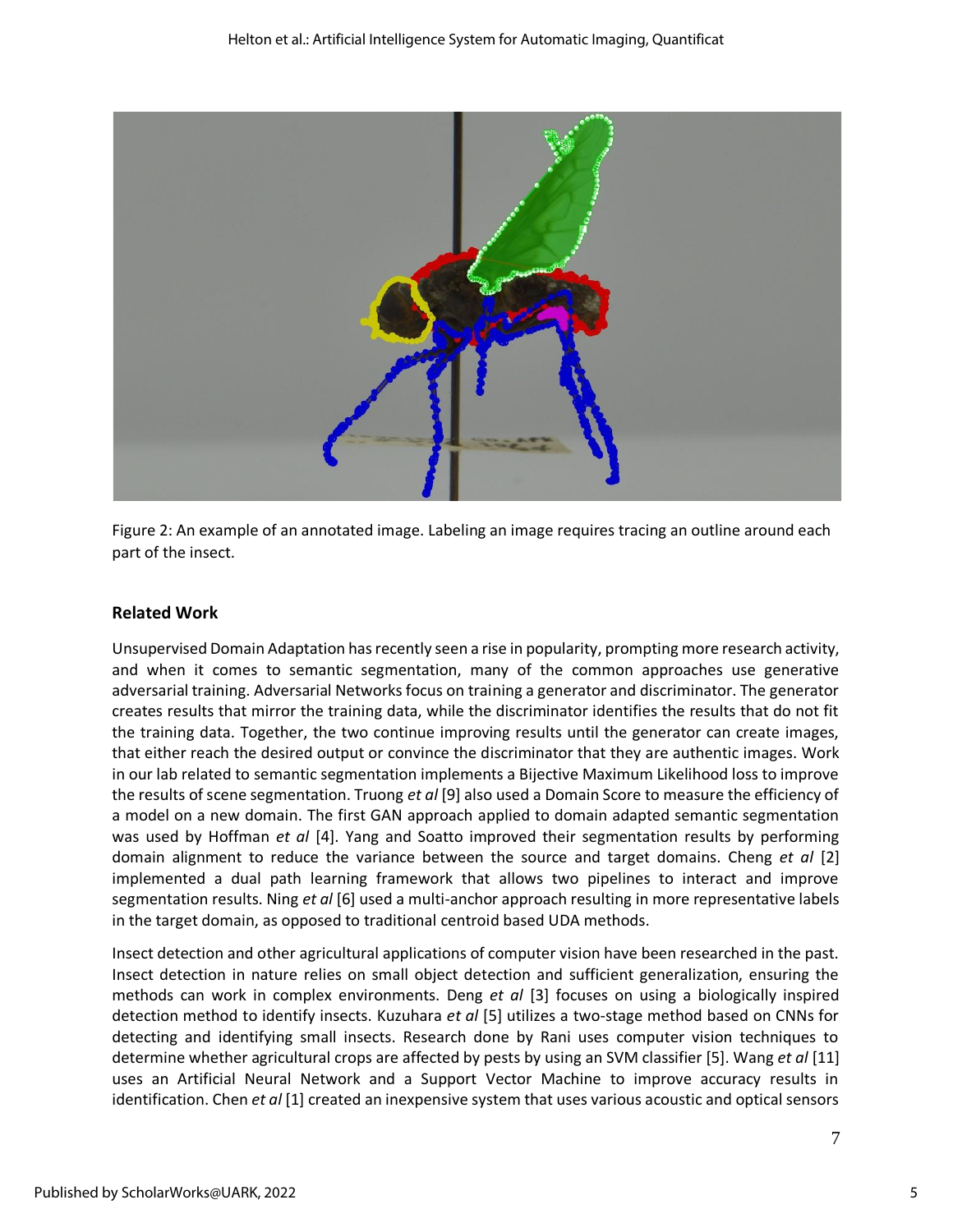to classify insects. The research done by Samata and Ghosh uses correlation-based feature selection and incremental back propagation in an artificial neural network to detect insects and reduce their impact on crop production.



Figure 3: A dataset (7,000 samples) of captured insect photos and their detailed annotation used during training. Part of the research included collecting and labeling some of these samples.

#### **Methods**

Creating a model that can attain the intended results is approachable in a few different ways. The first of these methods uses unsupervised training. At first glance, unsupervised learning may seem like the best approach for our problem: we have an abundance of unlabeled data that would take a significant amount of time to label. However, unsupervised learning has its limitations. The main concern is the risk of inaccurate results. Training a model to segment images is difficult enough, and segmenting small images is even more challenging. Expecting an unsupervised model to reach the desired results is more than hopeful. Validating the results is another concern with unsupervised methods. In order to improve the accuracy of unsupervised learning, human input is often required to ensure the model is approaching the problem correctly. The process of verifying the output of an unsupervised model requires a significant investment of time. Additionally, unsupervised methods usually require larger training sets, which can increase the computational complexity of the system. This also results in lengthier training times, slowing down the pace of improving the results. Overall, unsupervised training is a gamble when it comes to the intended outcome.

Supervised training, on the other hand, requires large amounts of labeled data. Currently, labeling an insect photograph takes around 15 minutes. Labeling the entire dataset of photographed arthropods would take a tremendous amount of time. The room for human error also increases with supervised learning. Improperly labeled images can skew the training results and cause problems for the model's accuracy. For more complex problems, the images may also need to be labeled by an expert in the field in order to properly identify each part of the image. Another problem with supervised training presents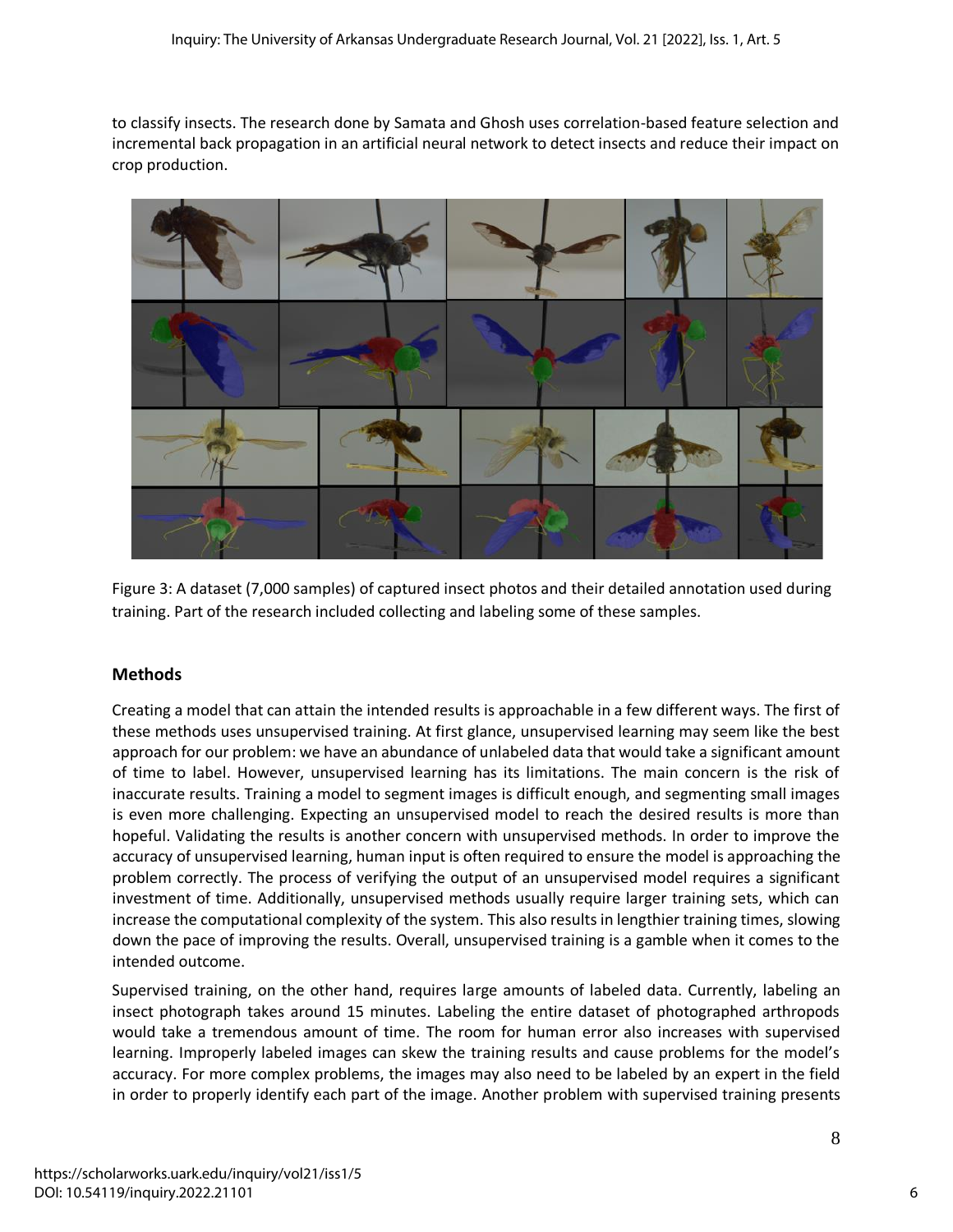itself when the model is applied to the target domain. Usually, the model performs very well on the source domain, but supervised methods can have problems generalizing if the dataset does not include a wide variety of images. Training a supervised model can also take considerably more time than other methods, as each image and its corresponding label needs to be analyzed. Overall, supervised training usually produces better results as opposed to unsupervised methods, but the time and resources required to achieve these results can be inhibiting.

The semi-supervised method we used combines the benefits of the two styles of training while also maximizing the accuracy of the model. Semi-supervised methods train the model by using both labeled and unlabeled data. In the case of our research, a generative model was used. The training data provides ground truth labels and a baseline for the intended results. The unlabeled data allows the generator to learn how to segment the images while the discriminator continues improving the results. The semisupervised method of training reduces the time it takes to train as well as the overall complexity of the model. Additionally, the amount of labeled data required does not compare to the supervised method, and the results are better than those of an unsupervised method. No human input is required to verify the results, either. A figure of the model is displayed below (Figure 4).



Figure 4: Graphical indication of the methods used to train the model: Domain Adaptation and Adversarial Training.

#### **Results**

The DeepLabv2 model was used during training along with the AdvEnt domain adaptation methods. In order to run the experiment, the AdvEnt datasets needed to be modified. First, the insect label files were converted to the ground truth masks and moved into a repository along with the image files. Each class needed to be changed, too. At this point, the network was being used to segment insect body parts rather than city scenes. Once these steps were completed, the model was trained on the ground truth labels.

The unsegmented images were used during training to allow the model to holistically learn the structure of insects and the segmentation patterns. After the model was sufficiently trained, it produced several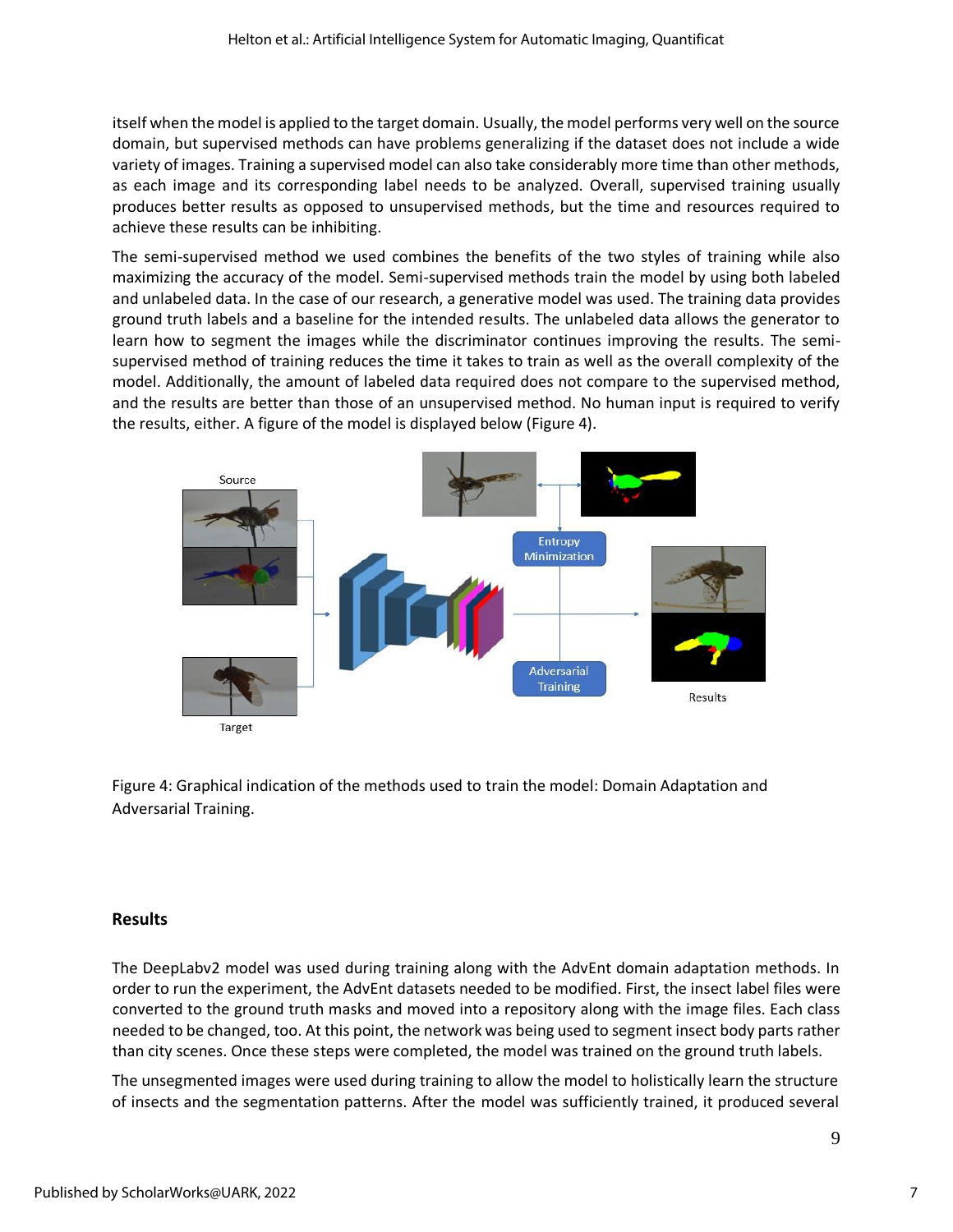segmented images on the unlabeled data. The mean IoU achieved by the model was 38%. IoU, or intersection over union, refers to an algorithm that identifies the overlap and union between the ground truth label and the output produced by the model. The intersection of these two parts is divided by their union to produce the IoU value. Based on this value, one can evaluate the model's efficacy. An IoU value greater than 50% is considered good: because these are preliminary tests, the final number we achieved is promising. The final results of our experiments can be seen in Figure 5.

#### **Conclusions**

One thing to note was the model's high accuracy when segmenting the side profile of insects and the accuracy in segmenting the head; the wings and body are not as accurate. The model cannot segment legs.



Figure 5: Segmented images produced by the model after training.

However, small objects cannot be reliably segmented by most models. Additionally, the model does not generalize well: insects with different sizes or colors cause issues. From the images, we can learn how to improve the results of the model. Including more variety in the insects used to train the model would allow it to segment different insect types more reliably. Incorporating other methods that segment small objects reliably and improve overall accuracy would likely improve results, as well.

#### **Acknowledgements**

This work is supported by NSF Data Science, Data Analytics that are Robust and Trusted (DART), Chancellor's Innovation Fund, UAF and NSF Small Business Grant.

#### **References**

- [1]Chen, Y., Why, A., Batista, G., Mafra-Neto, A., & Keogh, E. (2014). Flying insect detection and classification with inexpensive sensors. Journal of Visualized Experiments.
- [2]Cheng, Y., Wei, F., Bao, J., Chen, D., Wen, F., & Zhang, W. (2021). Dual path learning for domain adaptation of semantic segmentation. ArXiv:2108.06337 [Cs].
- [3]Deng, L., Wang, Y., Han, Z., & Yu, R. (2018). Research on insect pest image detection and recognition based on bio-inspired methods. Biosystems Engineering, 169, 139–148.